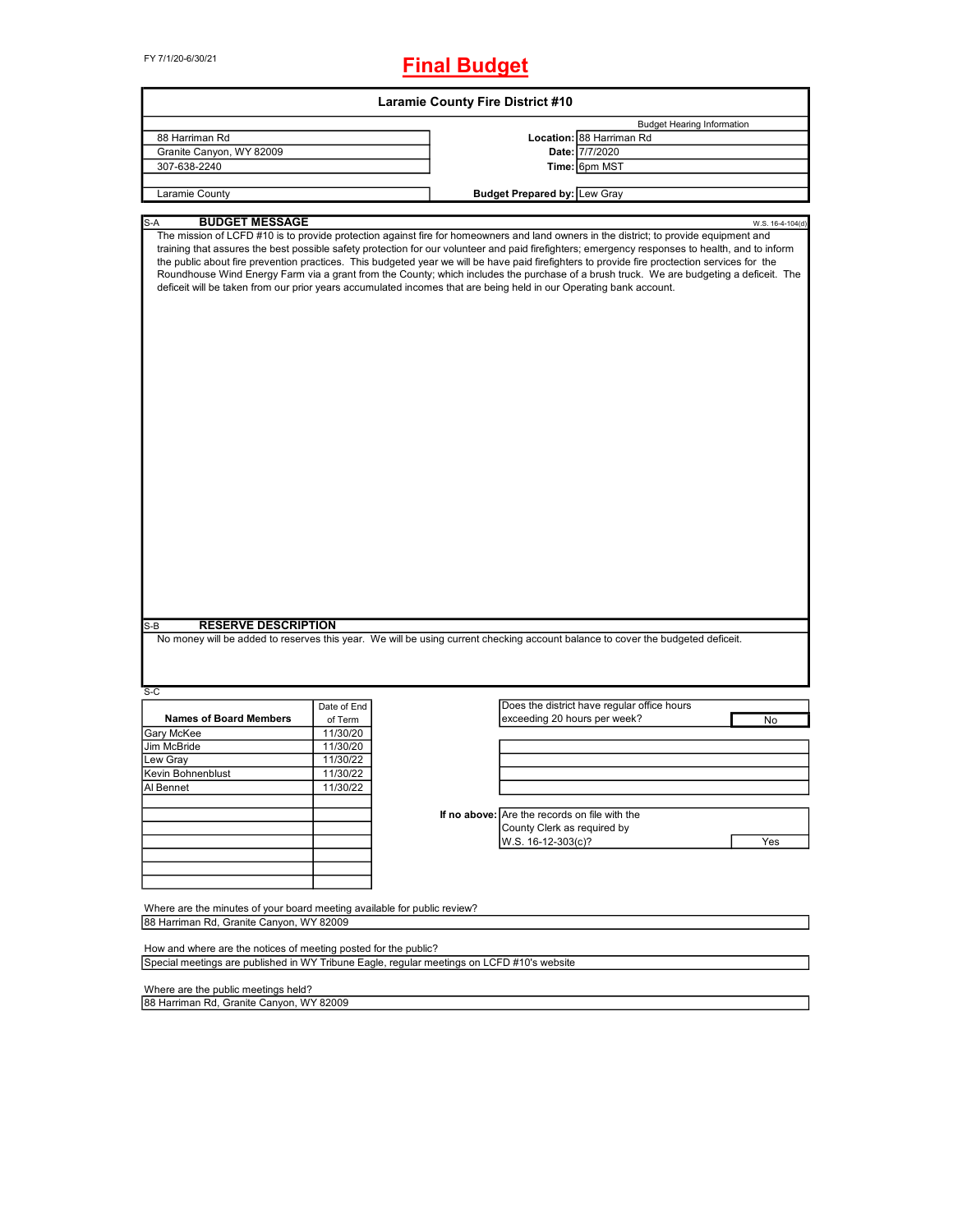## **FINAL BUDGET SUMMARY**

|       | <b>OVERVIEW</b>                                             | 2018-2019<br>Actual | 2019-2020<br>Estimated | 2020-2021<br>Proposed | Final Approval |
|-------|-------------------------------------------------------------|---------------------|------------------------|-----------------------|----------------|
|       |                                                             |                     |                        |                       |                |
| $S-1$ | <b>Total Budgeted Expenditures</b>                          | \$176.246           | \$327,024              | \$498.260             | \$498,260      |
| $S-2$ | <b>Total Principal to Pay on Debt</b>                       | \$0                 | \$0                    | \$0                   | \$0            |
| $S-3$ | <b>Total Change to Restricted Funds</b>                     | \$94,822            | \$0                    | \$0                   | \$0            |
|       |                                                             |                     |                        |                       |                |
| $S-4$ | <b>Total General Fund and Forecasted Revenues Available</b> | \$210,538           | \$441.683              | \$536.329             | \$545,786      |
|       |                                                             |                     |                        |                       |                |
| $S-5$ | Amount requested from County Commissioners                  | \$96,515            | \$104.950              | \$156,650             | \$106,000      |
|       |                                                             |                     |                        |                       |                |
| $S-6$ | <b>Additional Funding Needed:</b>                           |                     |                        | \$0                   | \$0            |

|                   | <b>REVENUE SUMMARY</b>                                            | 2018-2019           | 2019-2020              | 2020-2021             | <b>Final Approval</b>            |
|-------------------|-------------------------------------------------------------------|---------------------|------------------------|-----------------------|----------------------------------|
|                   |                                                                   | Actual              | Estimated              | Proposed              |                                  |
|                   |                                                                   |                     |                        |                       |                                  |
| $S-7$<br>$S-8$    | <b>Operating Revenues</b><br>Tax levy (From the County Treasurer) | \$8.325<br>\$96.515 | \$7,500<br>\$104,950   | \$15,000<br>\$156,650 | \$15,000<br>\$106,000            |
|                   | <b>Government Support</b>                                         | \$0                 | \$0                    | \$0                   | \$0                              |
| $S-9$             | Grants                                                            | \$0                 | \$211,435              | \$249,000             | \$249,000                        |
| $S-10$<br>$S-11$  | Other County Support (Not from Co. Treas.)                        | \$0                 | \$0                    | \$0                   | \$0                              |
| $S-12$            | <b>Miscellaneous</b>                                              | \$3,770             | \$15,870               | \$1,020               | \$1,020                          |
| $S-13$            | <b>Other Forecasted Revenue</b>                                   | \$0                 | \$0                    | \$0                   |                                  |
|                   |                                                                   |                     |                        |                       | \$0                              |
| $S-14$            | <b>Total Revenue</b>                                              | \$108,610           | \$339,755              | \$421.670             | \$371,020                        |
| FY 7/1/20-6/30/21 |                                                                   |                     |                        |                       | Laramie County Fire District #10 |
|                   | <b>EXPENDITURE SUMMARY</b>                                        | 2018-2019           | 2019-2020              | 2020-2021             | <b>Final Approval</b>            |
|                   |                                                                   | Actual              | Estimated              | Proposed              |                                  |
|                   |                                                                   | \$97,814            | \$130,928              | \$266,400             | \$266,400                        |
| $S-15$            | <b>Capital Outlay</b><br><b>Interest and Fees On Debt</b>         | \$0                 | \$0                    | \$0                   |                                  |
| $S-16$<br>$S-17$  | <b>Administration</b>                                             | \$11,569            | \$5.921                | \$19,750              | \$0<br>\$19,750                  |
| $S-18$            | Operations                                                        | \$55,234            | \$171,500              | \$192,550             | \$192,550                        |
| $S-19$            | <b>Indirect Costs</b>                                             | \$11,630            | \$18,675               | \$19,560              | \$19,560                         |
| <b>S-20R</b>      | <b>Expenditures paid by Reserves</b>                              | \$0                 | \$0                    | \$0                   | \$0                              |
|                   | <b>Total Expenditures</b>                                         | \$176,246           | \$327,024              | \$498,260             | \$498,260                        |
| $S-20$            |                                                                   |                     |                        |                       |                                  |
|                   |                                                                   | 2018-2019           | 2019-2020              | 2020-2021             |                                  |
|                   | <b>DEBT SUMMARY</b>                                               | Actual              | Estimated              | Proposed              | <b>Final Approval</b>            |
|                   |                                                                   |                     |                        |                       |                                  |
| $S-21$            | <b>Principal Paid on Debt</b>                                     | \$0                 | \$0                    | \$0                   | \$0                              |
|                   |                                                                   |                     |                        |                       |                                  |
|                   | <b>CASH AND INVESTMENTS</b>                                       | 2018-2019           | 2019-2020<br>Estimated | 2020-2021             | <b>Final Approval</b>            |
|                   |                                                                   | Actual              |                        | Proposed              |                                  |
| $S-22$            | <b>TOTAL GENERAL FUNDS</b>                                        | \$101,928           | \$101,928              | \$114,659             | \$174,766                        |
|                   |                                                                   |                     |                        |                       |                                  |
|                   | <b>Summary of Reserve Funds</b>                                   |                     |                        |                       |                                  |
| $S-23$            | <b>Beginning Balance in Reserve Accounts</b>                      |                     |                        |                       |                                  |
| $S-24$            | a. Sinking and Debt Service Funds                                 | \$0                 | \$0                    | \$0                   | \$0                              |
| $S-25$            | b. Reserves                                                       | \$77,036            | \$171,858              | \$171,858             | \$172,758                        |
| $S-26$            | c. Bond Funds                                                     | \$0                 | \$0                    | \$0                   | \$0                              |
|                   | Total Reserves (a+b+c)                                            | \$77,036            | \$171,858              | \$171,858             | \$172,758                        |
| $S-27$            | Amount to be added                                                |                     |                        |                       |                                  |
| $S-28$            | a. Sinking and Debt Service Funds                                 | \$0                 | \$0                    | \$0                   | \$0                              |
| $S-29$            | b. Reserves                                                       | \$94.822            | \$0                    | \$0                   | \$0                              |
| $S-30$            | c. Bond Funds                                                     | \$0                 | \$0                    | \$0                   | \$0                              |
|                   | Total to be added (a+b+c)                                         | \$94,822            | \$0                    | \$0                   | \$0                              |
| $S-31$            | <b>Subtotal</b>                                                   | \$171,858           | \$171,858              | \$171,858             | \$172,758                        |
| $S-32$            | Less Total to be spent                                            | \$0                 | \$0                    | \$0                   | \$0                              |
| $S-33$            | TOTAL RESERVES AT END OF FISCAL YEAR                              | \$171,858           | \$171,858              | \$171,858             | \$172,758                        |
|                   |                                                                   |                     |                        |                       |                                  |

*Budget Officer / District Official (if not same as "Submitted by")*

Date adopted by Special District

*End of Summary*

Granite Canyon, WY 82009 **DISTRICT ADDRESS:** 88 Harriman Rd **PREPARED BY:** Lew Gray

**DISTRICT PHONE:** 307-638-2240

1/23/19 *Form approved by Wyoming Department of Audit, Public Funds Division Prepared in compliance with the Uniform Municipal Fiscal Procedures Act (W.S. 16-4-101 through 124) as it applies.*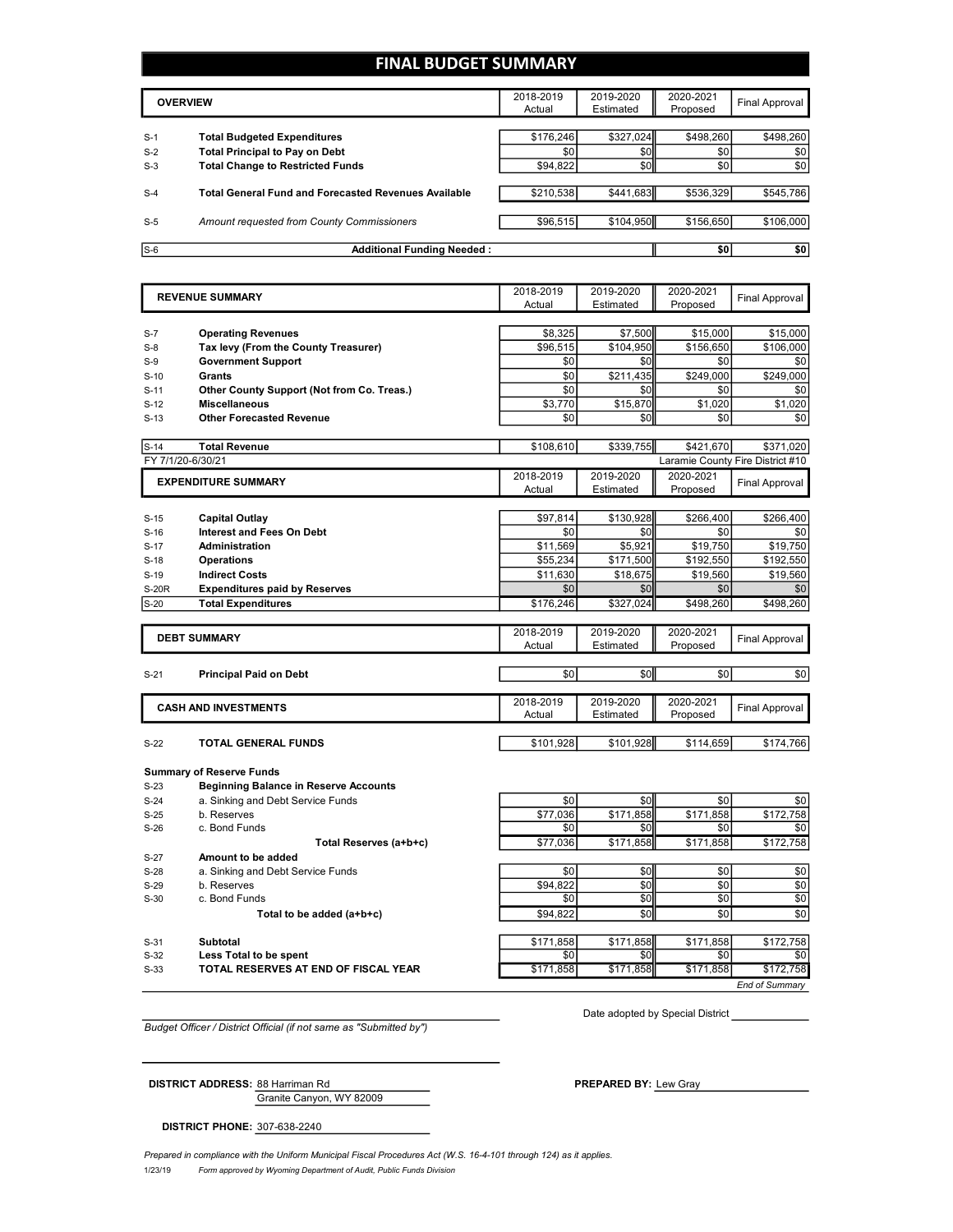## **Final Budget**

Laramie County Fire District #10

**NAME OF DISTRICT/BOARD**

**FYE** 6/30/2021

|                    | PROPERTY TAXES AND ASSESSMENTS                                                         |                     |                        |                       |                       |
|--------------------|----------------------------------------------------------------------------------------|---------------------|------------------------|-----------------------|-----------------------|
|                    |                                                                                        | 2018-2019<br>Actual | 2019-2020<br>Estimated | 2020-2021<br>Proposed | <b>Final Approval</b> |
| $R-1$<br>$R-1.1$   | <b>Property Taxes and Assessments Received</b><br>Tax Levy (From the County Treasurer) | \$96,515            | \$104,950              | \$156,650             | \$106,000             |
| $R-1.2$            | Other County Support                                                                   |                     |                        |                       |                       |
|                    | <b>FORECASTED REVENUE</b>                                                              |                     |                        |                       |                       |
|                    |                                                                                        | 2018-2019           | 2019-2020              | 2020-2021             |                       |
|                    |                                                                                        | Actual              | Estimated              | Proposed              | <b>Final Approval</b> |
| $R-2$              | <b>Revenues from Other Governments</b>                                                 |                     |                        |                       |                       |
| $R-2.1$            | State Aid                                                                              |                     |                        |                       |                       |
| $R-2.2$            | Additional County Aid (non-treasurer)                                                  |                     |                        |                       |                       |
| $R-2.3$            | City (or Town) Aid                                                                     |                     |                        |                       |                       |
| $R-2.4$            | Other (Specify)                                                                        |                     |                        |                       |                       |
| $R-2.5$            | <b>Total Government Support</b>                                                        | \$0                 | \$0                    | \$0                   | \$0                   |
| $R-3$              | <b>Operating Revenues</b>                                                              |                     |                        |                       |                       |
| $R-3.1$            | <b>Customer Charges</b>                                                                |                     |                        |                       |                       |
| $R-3.2$            | Sales of Goods or Services                                                             | \$8,325             |                        | \$15,000              | \$15,000              |
| $R-3.3$            | <b>Other Assessments</b>                                                               |                     | \$7,500                |                       |                       |
| $R-3.4$            | <b>Total Operating Revenues</b>                                                        | \$8,325             | \$7,500                | \$15,000              | \$15,000              |
| $R-4$              | Grants                                                                                 |                     |                        |                       |                       |
| $R-4.1$            | <b>Direct Federal Grants</b>                                                           |                     |                        |                       |                       |
| $R-4.2$<br>$R-4.3$ | Federal Grants thru State Agencies<br><b>Grants from State Agencies</b>                |                     | \$9,365<br>\$202,070   | \$249,000             | \$249,000             |
| $R-4.4$            | <b>Total Grants</b>                                                                    | \$0                 | \$211,435              | \$249,000             | \$249,000             |
| $R-5$              | <b>Miscellaneous Revenue</b>                                                           |                     |                        |                       |                       |
| $R-5.1$            | Interest                                                                               | \$1,270             | \$870                  | \$1,020               | \$1,020               |
| $R-5.2$            | Other: Specify<br>Donations                                                            | \$2,500             |                        |                       |                       |
| $R-5.3$            | Other: See Additional                                                                  |                     | \$15,000               |                       |                       |
| $R-5.4$            | <b>Total Miscellaneous</b>                                                             | \$3.770             | \$15,870               | \$1.020               | \$1.020               |
| $R-5.5$            | <b>Total Forecasted Revenue</b>                                                        | \$12,095            | \$234,805              | \$265,020             | \$265,020             |
| $R-6$              | <b>Other Forecasted Revenue</b>                                                        |                     |                        |                       |                       |
| $R-6.1$            | a. Other past due-as estimated by Co. Treas.                                           |                     |                        |                       |                       |
| $R-6.2$            | b. Other forecasted revenue (specify):                                                 |                     |                        |                       |                       |
| $R-6.3$            |                                                                                        |                     |                        |                       |                       |
| $R-6.4$            |                                                                                        |                     |                        |                       |                       |
| $R-6.5$            |                                                                                        |                     |                        |                       |                       |
|                    | Total Other Forecasted Revenue (a+b)                                                   | \$0                 | \$0                    | \$0                   | \$0                   |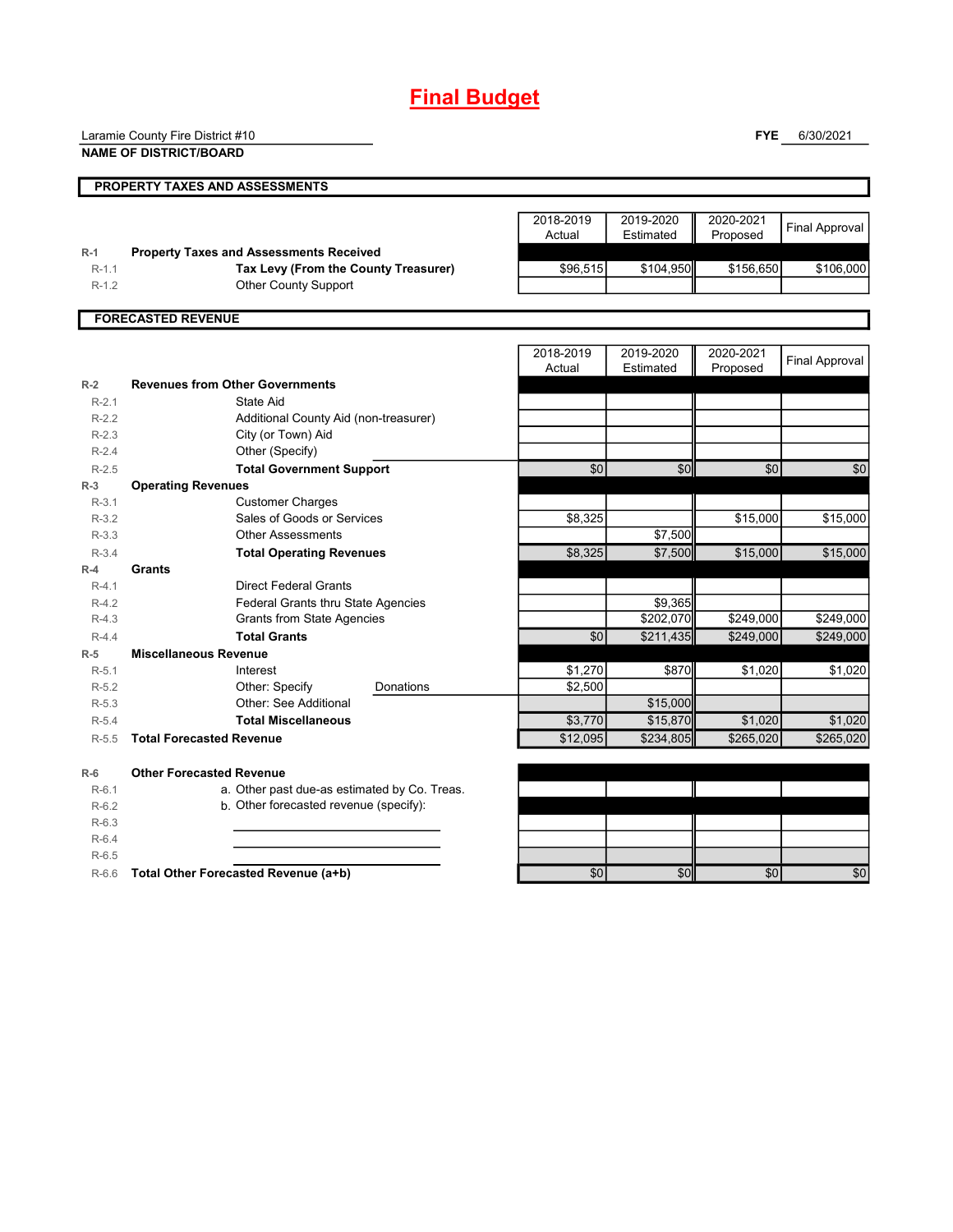## **CAPITAL OUTLAY BUDGET**

| $E-1$     | <b>Capital Outlay</b> |                      |          |           |
|-----------|-----------------------|----------------------|----------|-----------|
| $E-1.1$   |                       | <b>Real Property</b> | \$77,525 |           |
| $E-1.2$   |                       | Vehicles             |          | \$55,633  |
| $E-1.3$   |                       | Office Equipment     |          | \$75,295  |
| $E - 1.4$ |                       | Other (Specify)      |          |           |
| $E-1.5$   |                       | Equipment            | \$20,289 |           |
| $E-1.6$   |                       |                      |          |           |
| $E-1.7$   |                       |                      |          |           |
| $E-1.8$   | TOTAL CAPITAL OUTLAY  |                      | \$97,814 | \$130,928 |
|           |                       |                      |          |           |

|         |                             |                      | 2018-2019 | 2019-2020 | 2020-2021 |                |
|---------|-----------------------------|----------------------|-----------|-----------|-----------|----------------|
|         |                             |                      | Actual    | Estimated | Proposed  | Final Approval |
|         | <b>Capital Outlay</b>       |                      |           |           |           |                |
| $E-1.1$ |                             | <b>Real Property</b> | \$77,525  |           |           |                |
| $E-1.2$ |                             | Vehicles             |           | \$55,633  | \$240,000 | \$240,000      |
| $E-1.3$ |                             | Office Equipment     |           | \$75,295  |           |                |
| $E-1.4$ |                             | Other (Specify)      |           |           |           |                |
| $E-1.5$ |                             | Equipment            | \$20,289  |           | \$26,400  | \$26,400       |
| $E-1.6$ |                             |                      |           |           |           |                |
| $E-1.7$ |                             |                      |           |           |           |                |
| $E-1.8$ | <b>TOTAL CAPITAL OUTLAY</b> |                      | \$97,814  | \$130,928 | \$266,400 | \$266,400      |

### **ADMINISTRATION BUDGET**

| $E-2$     | <b>Personnel Services</b>            |                              |
|-----------|--------------------------------------|------------------------------|
| $E - 2.1$ |                                      | Administrator                |
| $E - 2.2$ |                                      | Secretary                    |
| $E - 2.3$ |                                      | Clerical                     |
| $E-2.4$   |                                      | Other (Specify)              |
| $E-2.5$   |                                      |                              |
| $E-2.6$   |                                      |                              |
| $E - 2.7$ |                                      |                              |
| $E-3$     | <b>Board Expenses</b>                |                              |
| $E - 3.1$ |                                      | Travel                       |
| $E - 3.2$ |                                      | Mileage                      |
| $E - 3.3$ |                                      | Other (Specify)              |
| $E - 3.4$ |                                      | Newsletter                   |
| $E - 3.5$ |                                      | Advertising/Legal Notices    |
| $E - 3.6$ |                                      |                              |
| $F-4$     | <b>Contractual Services</b>          |                              |
| $E-4.1$   |                                      | Legal                        |
| $E-4.2$   |                                      | Accounting/Auditing          |
| $E-4.3$   |                                      | Other (Specify)              |
| $E-4.4$   |                                      |                              |
| $E-4.5$   |                                      |                              |
| $E-4.6$   |                                      |                              |
| $E-5$     | <b>Other Administrative Expenses</b> |                              |
| $E - 5.1$ |                                      | <b>Office Supplies</b>       |
| $E - 5.2$ |                                      | Office equipment, rent & rep |
| $E - 5.3$ |                                      | Education                    |
| $E - 5.4$ |                                      | Registrations                |
| $E - 5.5$ |                                      | Other (Specify)              |
| $E - 5.6$ |                                      | <b>Bank Service Charges</b>  |
| $E - 5.7$ |                                      |                              |
| $E - 5.8$ |                                      |                              |
| $E-6$     | <b>TOTAL ADMINISTRATION</b>          |                              |

|           |                                      | 2018-2019<br>Actual | 2019-2020<br>Estimated | 2020-2021<br>Proposed | <b>Final Approval</b> |
|-----------|--------------------------------------|---------------------|------------------------|-----------------------|-----------------------|
| 2         | <b>Personnel Services</b>            |                     |                        |                       |                       |
| $E - 2.1$ | Administrator                        |                     |                        |                       |                       |
| $E - 2.2$ | Secretary                            | \$600               | \$400                  | \$800                 | \$800                 |
| $E - 2.3$ | Clerical                             | \$1,300             | \$1,266                | \$1,400               | \$1,400               |
| $E - 2.4$ | Other (Specify)                      |                     |                        |                       |                       |
| $E-2.5$   |                                      |                     |                        |                       |                       |
| $E - 2.6$ |                                      |                     |                        |                       |                       |
| $E - 2.7$ |                                      |                     |                        |                       |                       |
| š.        | <b>Board Expenses</b>                |                     |                        |                       |                       |
| $E - 3.1$ | Travel                               |                     |                        |                       |                       |
| $E - 3.2$ | Mileage                              |                     |                        |                       |                       |
| $E - 3.3$ | Other (Specify)                      |                     |                        |                       |                       |
| $E - 3.4$ | Newsletter                           | \$89                | \$90                   | \$1,000               | \$1,000               |
| $E-3.5$   | <b>Advertising/Legal Notices</b>     | \$426               | \$200                  | \$500                 | \$500                 |
| $E - 3.6$ |                                      |                     |                        |                       |                       |
| ı.        | <b>Contractual Services</b>          |                     |                        |                       |                       |
| $E - 4.1$ | Legal                                | \$1,503             |                        | \$1,500               | \$1,500               |
| $E - 4.2$ | Accounting/Auditing                  | \$6,600             | \$2,500                | \$12,500              | \$12,500              |
| $E - 4.3$ | Other (Specify)                      |                     |                        |                       |                       |
| $E - 4.4$ |                                      |                     |                        |                       |                       |
| $E-4.5$   |                                      |                     |                        |                       |                       |
| $E - 4.6$ |                                      |                     |                        |                       |                       |
| 5         | <b>Other Administrative Expenses</b> |                     |                        |                       |                       |
| $E - 5.1$ | <b>Office Supplies</b>               | \$290               | \$650                  | \$750                 | \$750                 |
| $E - 5.2$ | Office equipment, rent & repair      | \$53                |                        | \$250                 | \$250                 |
| $E - 5.3$ | Education                            | \$647               | \$605                  | \$700                 | \$700                 |
| $E - 5.4$ | Registrations                        |                     |                        | \$250                 | \$250                 |
| $E - 5.5$ | Other (Specify)                      |                     |                        |                       |                       |
| $E - 5.6$ | <b>Bank Service Charges</b>          | \$61                | \$210                  | \$100                 | \$100                 |
| $E - 5.7$ |                                      |                     |                        |                       |                       |
| $E - 5.8$ |                                      |                     |                        |                       |                       |
| î         | <b>TOTAL ADMINISTRATION</b>          | \$11,569            | \$5,921                | \$19,750              | \$19,750              |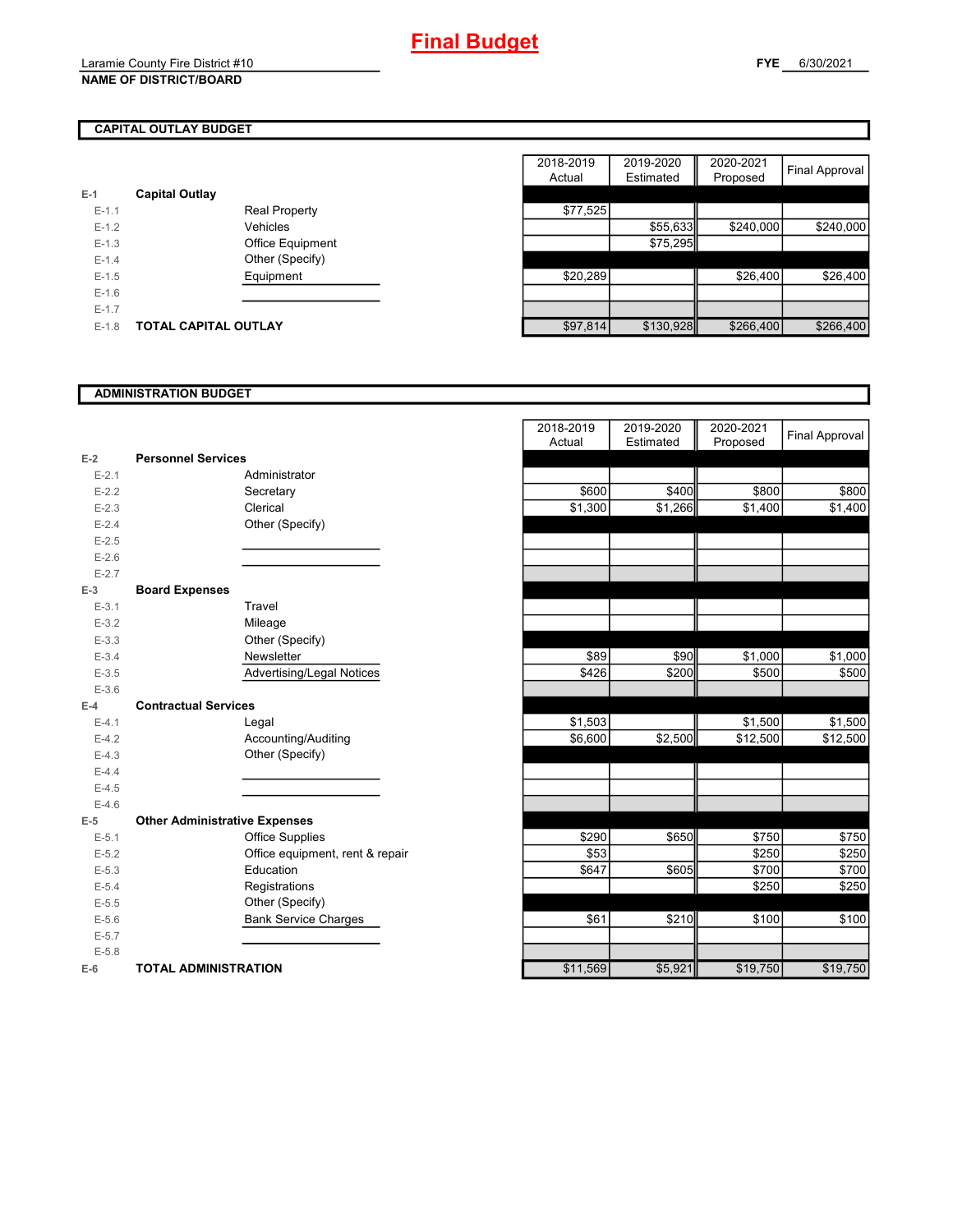## **Final Budget**

**FYE** 6/30/2021

## **OPERATIONS BUDGET**

| $E-7$     | <b>Personnel Services</b>              |
|-----------|----------------------------------------|
| $E - 7.1$ | Wages--Operations                      |
| $E - 7.2$ | <b>Service Contracts</b>               |
| $E - 7.3$ | Other (Specify)                        |
| $E - 7.4$ | Training                               |
| $E - 7.5$ | Awards                                 |
| $E - 7.6$ | see additional details                 |
| E-8       | <b>Travel</b>                          |
| $E-8.1$   | Mileage                                |
| $E - 8.2$ | Other (Specify)                        |
| $E-8.3$   |                                        |
| $E - 8.4$ |                                        |
| $E - 8.5$ |                                        |
| $E-9$     | <b>Operating supplies (List)</b>       |
| $E-9.1$   | <b>Station Supplies</b>                |
| $E-9.2$   | <b>Reporting Software</b>              |
| $E-9.3$   | Foam                                   |
| $E - 9.4$ |                                        |
| $E-9.5$   |                                        |
| $E-10$    | <b>Program Services (List)</b>         |
| $E-10.1$  | Fuel                                   |
| $E-10.2$  | Vehicle Maintenance                    |
| $E-10.3$  | <b>Equipment Maintenance</b>           |
| $E-10.4$  | <b>Medical Equipment</b>               |
| $E-10.5$  | see additional details                 |
| $E-11$    | <b>Contractual Arrangements (List)</b> |
| $E-11.1$  | <b>Land Lease</b>                      |
| $E-11.2$  |                                        |
| $E-11.3$  |                                        |
| $E-11.4$  |                                        |
| $E-11.5$  |                                        |
| $E-12$    | <b>Other operations (Specify)</b>      |
| $E-12.1$  | Dues & Subscriptions                   |
| $E-12.2$  | <b>Meeting Expenses</b>                |
| $E-12.3$  | <b>Bldg/Grounds</b>                    |
| $E-12.4$  | Utilities/Telephone/Interne            |
| $E-12.5$  |                                        |
| $E-13$    | <b>TOTAL OPERATIONS</b>                |

|                |                                        | 2018-2019 | 2019-2020 | 2020-2021 |                       |
|----------------|----------------------------------------|-----------|-----------|-----------|-----------------------|
|                |                                        | Actual    | Estimated | Proposed  | <b>Final Approval</b> |
| $\overline{7}$ | <b>Personnel Services</b>              |           |           |           |                       |
| $E - 7.1$      | Wages--Operations                      |           | \$46,500  | \$107,400 | \$107,400             |
| $E - 7.2$      | <b>Service Contracts</b>               |           |           |           |                       |
| $E - 7.3$      | Other (Specify)                        |           |           |           |                       |
| $E - 7.4$      | Training                               | \$3,060   | \$5,900   | \$6,500   | \$6,500               |
| $E - 7.5$      | Awards                                 | \$1,194   | \$400     | \$1,000   | \$1,000               |
| $E - 7.6$      | see additional details                 |           |           | \$1,200   | \$1,200               |
| 8              | <b>Travel</b>                          |           |           |           |                       |
| $E-8.1$        | Mileage                                |           |           |           |                       |
| $E-8.2$        | Other (Specify)                        |           |           |           |                       |
| $E - 8.3$      |                                        |           |           |           |                       |
| $E - 8.4$      |                                        |           |           |           |                       |
| $E - 8.5$      |                                        |           |           |           |                       |
| 9              | <b>Operating supplies (List)</b>       |           |           |           |                       |
| $E-9.1$        | <b>Station Supplies</b>                | \$1,170   | \$2,500   | \$2,500   | \$2,500               |
| $E-9.2$        | Reporting Software                     | \$1,137   | \$1,200   | \$1,150   | \$1,150               |
| $E - 9.3$      | Foam                                   | \$1,000   | \$1,900   | \$2,000   | \$2,000               |
| $E-9.4$        |                                        |           |           |           |                       |
| $E - 9.5$      |                                        |           |           |           |                       |
| $-10$          | <b>Program Services (List)</b>         |           |           |           |                       |
| $E-10.1$       | Fuel                                   | \$4,580   | \$5,000   | \$5,000   | \$5,000               |
| $E-10.2$       | Vehicle Maintenance                    | \$13,844  | \$12,500  | \$18,000  | \$18,000              |
| $E-10.3$       | <b>Equipment Maintenance</b>           | \$7,756   | \$6,000   | \$9,000   | \$9,000               |
| $E-10.4$       | <b>Medical Equipment</b>               | \$3,030   | \$4,000   | \$4,000   | \$4,000               |
| $E-10.5$       | see additional details                 |           | \$48,000  | \$1,000   | \$1,000               |
| -11            | <b>Contractual Arrangements (List)</b> |           |           |           |                       |
| $E-11.1$       | Land Lease                             | \$400     | \$400     | \$600     | \$600                 |
| $E-11.2$       |                                        |           |           |           |                       |
| $E-11.3$       |                                        |           |           |           |                       |
| $E-11.4$       |                                        |           |           |           |                       |
| $E-11.5$       |                                        |           |           |           |                       |
| 12             | <b>Other operations (Specify)</b>      |           |           |           |                       |
| $E-12.1$       | Dues & Subscriptions                   | \$287     | \$275     | \$300     | \$300                 |
| $E-12.2$       | <b>Meeting Expenses</b>                | \$316     | \$225     | \$400     | \$400                 |
| $E-12.3$       | Bldg/Grounds                           | \$1,543   | \$4,700   | \$4,500   | \$4,500               |
| $E-12.4$       | Utilities/Telephone/Interne            | \$15,918  | \$32,000  | \$28,000  | \$28,000              |
| $E-12.5$       |                                        |           |           |           |                       |
| $13 -$         | TOTAL OPERATIONS                       | \$55 234  | \$171500  | \$19250   | \$19250               |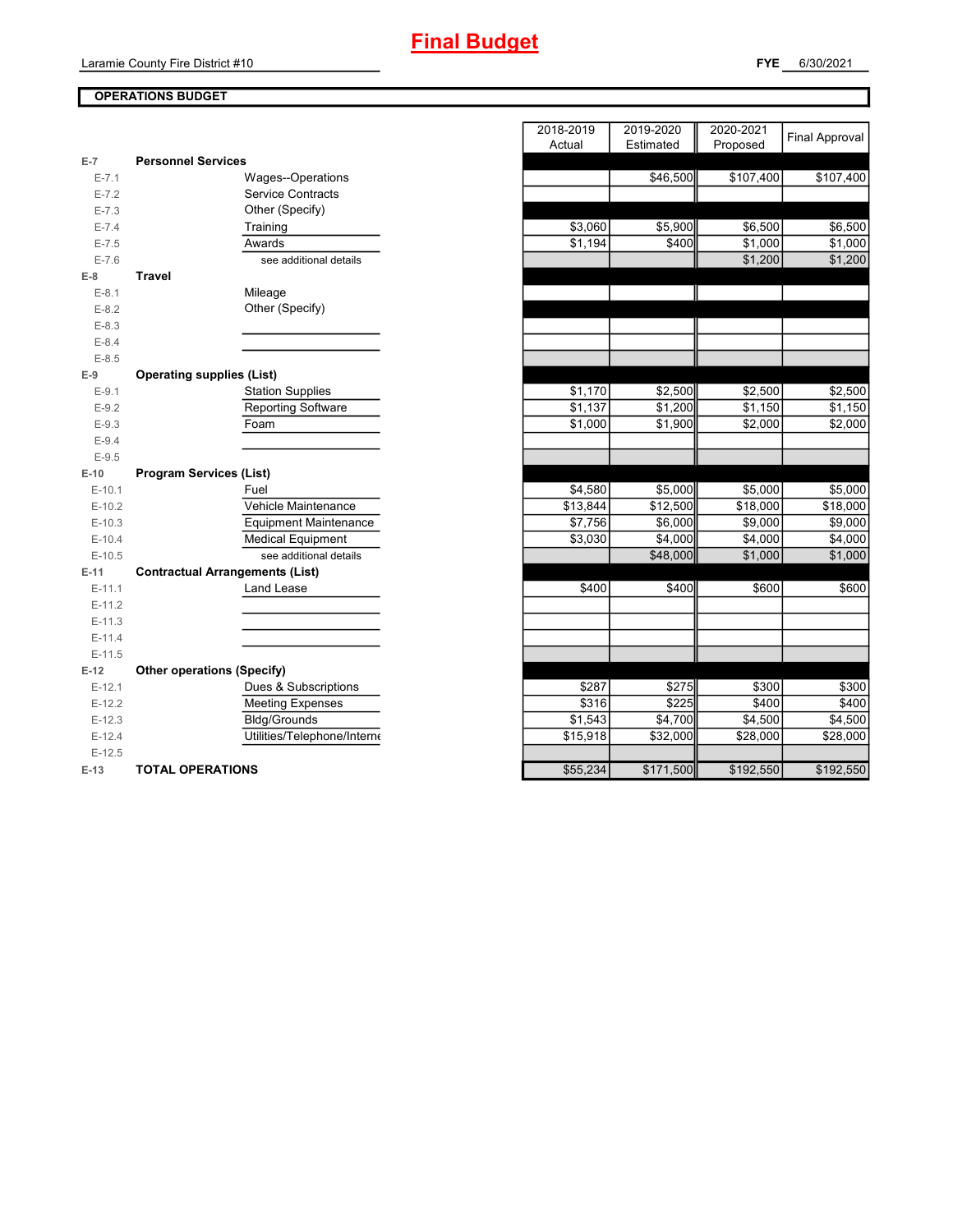## **INDIRECT COSTS BUDGET**

| $E-14$   | Insurance                   |                               |
|----------|-----------------------------|-------------------------------|
| $E-14.1$ |                             | Liability                     |
| $E-14.2$ |                             | <b>Buildings and vehicles</b> |
| $F-14.3$ |                             | Equipment                     |
| $E-14.4$ |                             | Other (Specify)               |
| $F-14.5$ |                             |                               |
| $F-146$  |                             |                               |
| $F-147$  |                             |                               |
| E-15     | Indirect payroll costs:     |                               |
| $E-15.1$ |                             | FICA (Social Security) taxes  |
| $E-15.2$ |                             | <b>Workers Compensation</b>   |
| $E-15.3$ |                             | <b>Unemployment Taxes</b>     |
| $F-154$  |                             | Retirement                    |
| $E-15.5$ |                             | Health Insurance              |
| $E-15.6$ |                             | Other (Specify)               |
| $E-15.7$ |                             |                               |
| $E-15.8$ |                             |                               |
| $E-15.9$ |                             |                               |
|          |                             |                               |
| $E-17$   | <b>TOTAL INDIRECT COSTS</b> |                               |

|          |                             |                               | 2018-2019 | 2019-2020 | 2020-2021 | Final Approval |
|----------|-----------------------------|-------------------------------|-----------|-----------|-----------|----------------|
|          |                             |                               | Actual    | Estimated | Proposed  |                |
| 14       | Insurance                   |                               |           |           |           |                |
| $E-14.1$ |                             | Liability                     | \$8,673   | \$9,800   | \$10,000  | \$10,000       |
| $E-14.2$ |                             | <b>Buildings and vehicles</b> |           |           |           |                |
| $E-14.3$ |                             | Equipment                     |           |           |           |                |
| $E-14.4$ |                             | Other (Specify)               |           |           |           |                |
| $E-14.5$ |                             |                               |           |           |           |                |
| $E-14.6$ |                             |                               |           |           |           |                |
| $E-14.7$ |                             |                               |           |           |           |                |
| 15       | Indirect payroll costs:     |                               |           |           |           |                |
| $E-15.1$ |                             | FICA (Social Security) taxes  |           | \$675     | \$1,560   | \$1,560        |
| $E-15.2$ |                             | <b>Workers Compensation</b>   | \$1,396   | \$5,200   | \$5,000   | \$5,000        |
| $E-15.3$ |                             | <b>Unemployment Taxes</b>     |           |           |           |                |
| $E-15.4$ |                             | Retirement                    | \$1,561   | \$3,000   | \$3,000   | \$3,000        |
| $E-15.5$ |                             | Health Insurance              |           |           |           |                |
| $E-15.6$ |                             | Other (Specify)               |           |           |           |                |
| $E-15.7$ |                             |                               |           |           |           |                |
| $E-15.8$ |                             |                               |           |           |           |                |
| $E-15.9$ |                             |                               |           |           |           |                |
| $-17$    | <b>TOTAL INDIRECT COSTS</b> |                               | \$11,630  | \$18,675  | \$19,560  | \$19,560       |

#### **DEBT SERVICE BUDGET**

|         |                           | 2018-2019 | 2019-2020 | 2020-2021 |                |
|---------|---------------------------|-----------|-----------|-----------|----------------|
|         |                           | Actual    | Estimated | Proposed  | Final Approval |
| $D-1$   | <b>Debt Service</b>       |           |           |           |                |
| $D-1.1$ | Principal                 |           |           |           |                |
| $D-1.2$ | Interest                  |           |           |           |                |
| $D-1.3$ | Fees                      |           |           |           |                |
| $D-2$   | <b>TOTAL DEBT SERVICE</b> | \$0       | \$0       | \$0       | \$0            |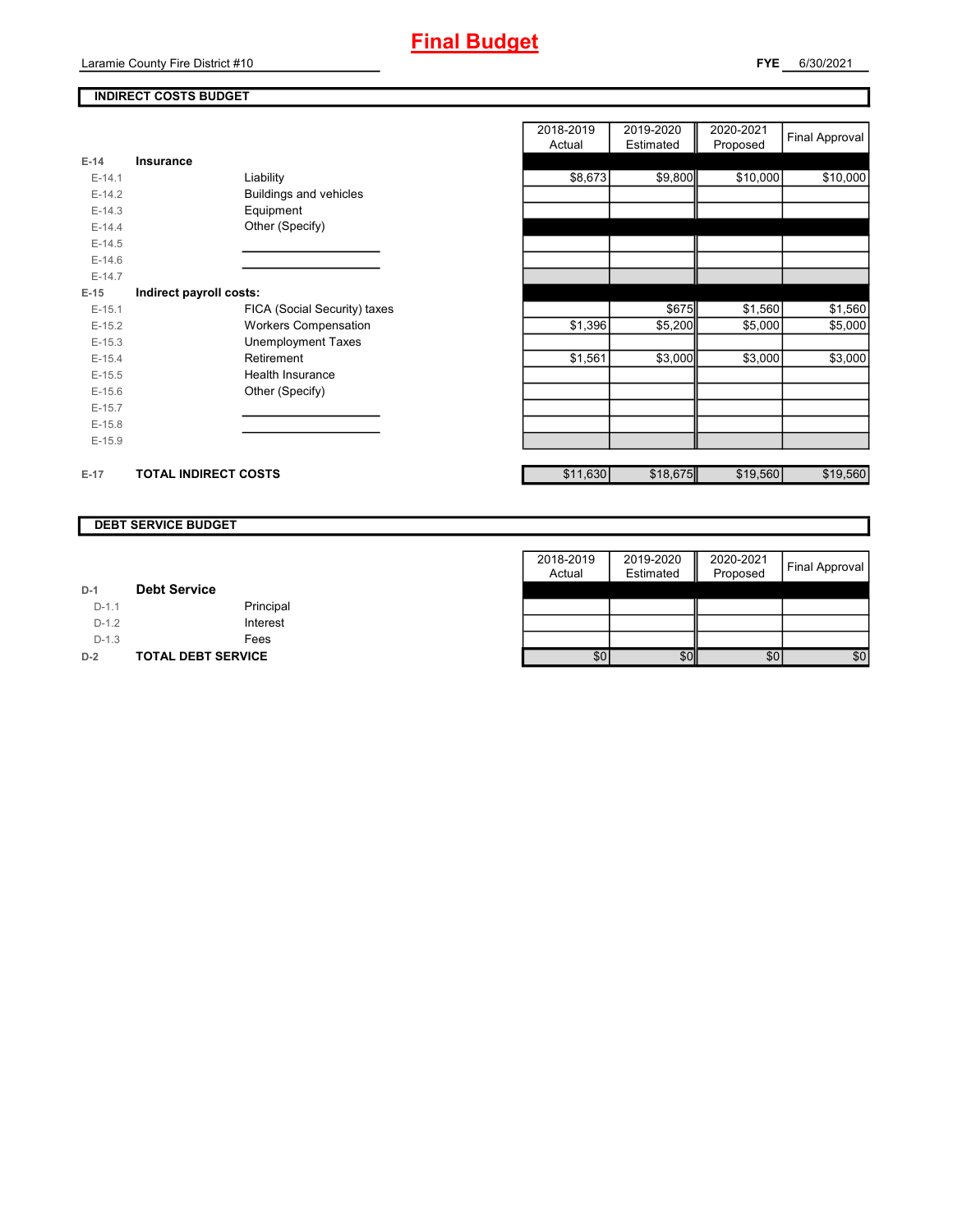#### Laramie County Fire District #10 **NAME OF DISTRICT/BOARD**

## **GENERAL FUNDS**

|         | ,,,,,,,,,,,,,,,,,,                                  |             |                  |                  |                |
|---------|-----------------------------------------------------|-------------|------------------|------------------|----------------|
|         |                                                     | End of Year | <b>Beginning</b> | <b>Beginning</b> |                |
|         |                                                     | 2018-2019   | 2019-2020        | 2020-2021        | Final Approval |
|         | <b>Balances at Beginning of Fiscal Year</b>         | Actual      | Estimated        | Proposed         |                |
| $C-1.1$ | General Fund Checking Account Balance               | \$101,928   | \$101.928        | \$114.659        | \$174,766      |
| $C-1.2$ | Savings and Investments Account Balance             |             | \$0              |                  |                |
| $C-1.3$ | General Fund CD Balance                             |             | \$0              |                  |                |
| $C-1.4$ | All Other Funds                                     |             | \$0              |                  |                |
| $C-1.5$ | Reserves (From Below)                               | \$171,858   | \$171,858        | \$171,858        | \$172,758      |
| $C-1.6$ | <b>Total Estimated Cash and Investments on Hand</b> | \$273.786   | \$273.786        | \$286,517        | \$347.524      |

| $C-2.1$ | a. Unpaid bills at FYE                          |           |           |           |           |
|---------|-------------------------------------------------|-----------|-----------|-----------|-----------|
| $C-2.2$ | b. Reserves                                     | \$171.858 | \$171.858 | \$171.858 | \$172,758 |
| $C-2.3$ | Total Deductions (a+b)                          | \$171.858 | \$171,858 | \$171.858 | \$172,758 |
| $C-2.4$ | <b>Estimated Non-Restricted Funds Available</b> | \$101,928 | \$101,928 | \$114.659 | \$174,766 |

#### **SINKING & DEBT SERVICE FUNDS**

| Beginning Balance in Reserve Account (end of previous year)<br>\$0<br>\$0<br>$C-3.1$<br>Date of Reserve Approval in Minutes:<br>$C-3.2$<br>Amount to be added to the reserve<br>$C-3.3$<br>Date of Reserve Approval in Minutes:<br>$C-3.4$<br>\$0 <sub>1</sub><br>\$0<br>\$0<br>\$0<br>SUB-TOTAL<br>$C-3.5$<br>Identify the amount and project to be spent<br>$C-3.6$<br>$C-3.7$<br>a.<br>$C-3.8$<br>b.<br>$C-3.9$<br>Date of Reserve Approval in Minutes:<br>$C-3.10$<br>\$0<br>\$0<br>\$0<br>\$0<br>TOTAL CAPITAL OUTLAY (a+b+c)<br>$C-3.11$<br>Balance to be retained<br>\$0<br>\$0<br>\$0<br>\$0<br>$C-3.12$ | $C-3$ | 2018-2019<br>Actual | 2019-2020<br>Estimated | 2020-2021<br>Proposed | Final Approval |
|------------------------------------------------------------------------------------------------------------------------------------------------------------------------------------------------------------------------------------------------------------------------------------------------------------------------------------------------------------------------------------------------------------------------------------------------------------------------------------------------------------------------------------------------------------------------------------------------------------------|-------|---------------------|------------------------|-----------------------|----------------|
|                                                                                                                                                                                                                                                                                                                                                                                                                                                                                                                                                                                                                  |       |                     |                        |                       |                |
|                                                                                                                                                                                                                                                                                                                                                                                                                                                                                                                                                                                                                  |       |                     |                        |                       |                |
|                                                                                                                                                                                                                                                                                                                                                                                                                                                                                                                                                                                                                  |       |                     |                        |                       |                |
|                                                                                                                                                                                                                                                                                                                                                                                                                                                                                                                                                                                                                  |       |                     |                        |                       |                |
|                                                                                                                                                                                                                                                                                                                                                                                                                                                                                                                                                                                                                  |       |                     |                        |                       |                |
|                                                                                                                                                                                                                                                                                                                                                                                                                                                                                                                                                                                                                  |       |                     |                        |                       |                |
|                                                                                                                                                                                                                                                                                                                                                                                                                                                                                                                                                                                                                  |       |                     |                        |                       |                |
|                                                                                                                                                                                                                                                                                                                                                                                                                                                                                                                                                                                                                  |       |                     |                        |                       |                |
|                                                                                                                                                                                                                                                                                                                                                                                                                                                                                                                                                                                                                  |       |                     |                        |                       |                |
|                                                                                                                                                                                                                                                                                                                                                                                                                                                                                                                                                                                                                  |       |                     |                        |                       |                |
|                                                                                                                                                                                                                                                                                                                                                                                                                                                                                                                                                                                                                  |       |                     |                        |                       |                |
|                                                                                                                                                                                                                                                                                                                                                                                                                                                                                                                                                                                                                  |       |                     |                        |                       |                |

### **RESERVES**

| \$171,858<br>\$171,858<br>Beginning Balance in Reserve Account (end of previous year)<br>\$77,036<br>$C-4.1$<br>Date of Reserve Approval in Minutes:<br>$C-4.2$<br>Amount to be added to the reserve<br>\$94,822<br>$C-4.3$<br>Date of Reserve Approval in Minutes:<br>$C-4.4$<br>\$171,858<br>\$171,858<br>\$171,858<br>SUB-TOTAL<br>$C-4.5$<br>Identify the amount and project to be spent<br>$C-4.6$<br>$C-4.7$<br>a.<br>$C-4.8$<br>b.<br>$C-4.9$<br>Date of Reserve Approval in Minutes:<br>$C-4.10$<br>TOTAL OTHER RESERVE OUTLAY (a+b+c)<br>\$0<br>\$0<br>\$0<br>$C-4.11$<br>Balance to be retained<br>\$171,858<br>\$171,858<br>\$171,858<br>$C-4.12$ | $C-4$ | 2018-2019<br>Actual | 2019-2020<br>Estimated | 2020-2021<br>Proposed | Final Approval |
|--------------------------------------------------------------------------------------------------------------------------------------------------------------------------------------------------------------------------------------------------------------------------------------------------------------------------------------------------------------------------------------------------------------------------------------------------------------------------------------------------------------------------------------------------------------------------------------------------------------------------------------------------------------|-------|---------------------|------------------------|-----------------------|----------------|
|                                                                                                                                                                                                                                                                                                                                                                                                                                                                                                                                                                                                                                                              |       |                     |                        |                       | \$172,758      |
|                                                                                                                                                                                                                                                                                                                                                                                                                                                                                                                                                                                                                                                              |       |                     |                        |                       |                |
|                                                                                                                                                                                                                                                                                                                                                                                                                                                                                                                                                                                                                                                              |       |                     |                        |                       |                |
|                                                                                                                                                                                                                                                                                                                                                                                                                                                                                                                                                                                                                                                              |       |                     |                        |                       |                |
|                                                                                                                                                                                                                                                                                                                                                                                                                                                                                                                                                                                                                                                              |       |                     |                        |                       | \$172.758      |
|                                                                                                                                                                                                                                                                                                                                                                                                                                                                                                                                                                                                                                                              |       |                     |                        |                       |                |
|                                                                                                                                                                                                                                                                                                                                                                                                                                                                                                                                                                                                                                                              |       |                     |                        |                       |                |
|                                                                                                                                                                                                                                                                                                                                                                                                                                                                                                                                                                                                                                                              |       |                     |                        |                       |                |
|                                                                                                                                                                                                                                                                                                                                                                                                                                                                                                                                                                                                                                                              |       |                     |                        |                       |                |
|                                                                                                                                                                                                                                                                                                                                                                                                                                                                                                                                                                                                                                                              |       |                     |                        |                       |                |
|                                                                                                                                                                                                                                                                                                                                                                                                                                                                                                                                                                                                                                                              |       |                     |                        |                       | \$0            |
|                                                                                                                                                                                                                                                                                                                                                                                                                                                                                                                                                                                                                                                              |       |                     |                        |                       | \$172,758      |

## **BOND FUNDS**

|         |                                                             | 2018-2019        | 2019-2020        | 2020-2021        |                |
|---------|-------------------------------------------------------------|------------------|------------------|------------------|----------------|
| $C-5$   |                                                             | Actual           | Estimated        | Proposed         | Final Approval |
| $C-5.1$ | Beginning Balance in Reserve Account (end of previous year) |                  | \$0 <sub>1</sub> | \$0              |                |
| $C-5.2$ | Date of Reserve Approval in Minutes:                        |                  |                  |                  |                |
| $C-5.3$ | Amount to be added to the reserve                           |                  |                  |                  |                |
| $C-5.4$ | Date of Reserve Approval in Minutes:                        |                  |                  |                  |                |
| $C-5.5$ | SUB-TOTAL                                                   | \$0              | \$0              | \$0              | \$0            |
| $C-5.6$ | Identify the amount and project to be spent                 |                  |                  |                  |                |
| $C-5.7$ | Date of Reserve Approval in Minutes:                        |                  |                  |                  |                |
| $C-5.8$ | Balance to be retained                                      | \$0 <sub>1</sub> | \$0              | \$0 <sub>1</sub> | \$0            |
|         |                                                             |                  |                  |                  |                |
| $C-5.9$ | TOTAL TO BE SPENT                                           | \$0 <sub>1</sub> | \$0              | \$0              | \$0            |

**FYE** 6/30/2021

**C-1 Balances at Beginning of Fiscal Year**

**C-2 General Fund Reductions:**